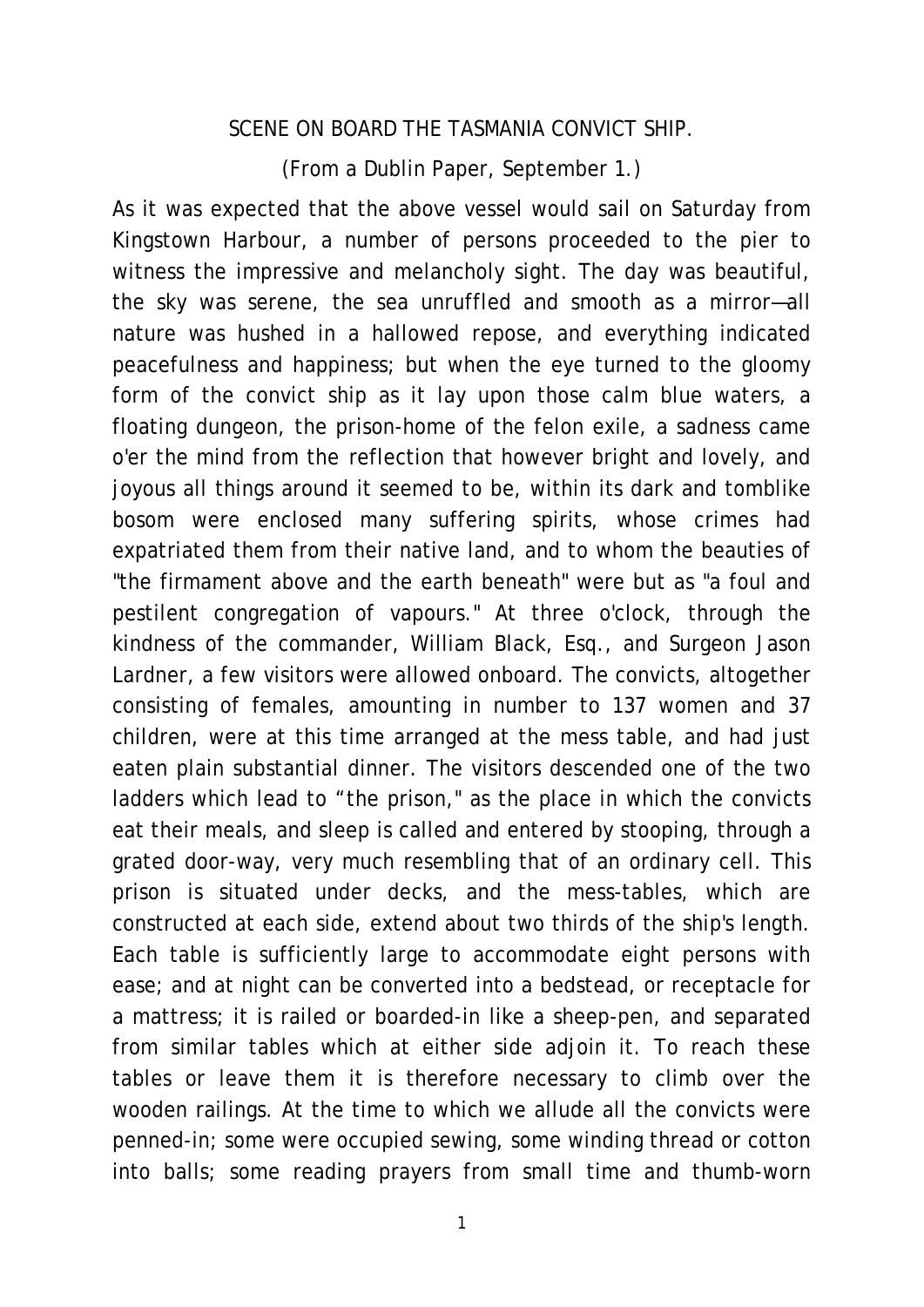books; some endeavouring "to make out" the last letter from home, while others were lulling their sickly-looking infants to slumber, or sitting silently and motionless in a state of morbid, moping melancholy. The hour for recreation upon deck having arrived, the convicts prepared to proceed there, and a few had done so when the shrieks of women were heard "above," together with the rapid steps of a female, who was apparently running about the deck, chasing and beating every person whom she met. Then resounded from all quarters exclamations such as "The madwoman has broken loose"—"She is coming down stairs"—"Shut the door." Some of the women ran and hid under the tables or in the little hospital, which adjoins the prison; and others, more courageous, hastened upon deck to see who it was that was disturbing the vessel. It was soon ascertained that a woman named Mary Kelly, who was mad or feigned madness, was pursuing all who were within her reach. She had, it appeared, exhibited symptoms of violent insanity, or assumed them, from the time that she was brought on board, in consequence of which it was considered necessary by those who had the care of her to take means to prevent the possibility of her injuring anyone. Her hands were accordingly fastened behind her back, her feet were tied together by leathern rings, and she was kept down in a recumbent position by a fellow prisoner who was selected to guard her. The surgeon was unwilling to take her on board as he was afraid she would disturb the peace and order of the vessel, and he objected to leaving the harbour and sailing until he heard further upon the subject from the executive. A communication was therefore made to the Castle, and intimation received there from, that on Monday (this day,) medical investigation to test the state of the convict's mind, would take place. On the receipt of this reply, the surgeon gave directions to liberate the prisoner. Her fetters were then removed, and when she found herself free, she, as has been already stated, rushed furiously upon all whom she met, tearing the clothes, caps and hair of the women, striking the commander, surgeon, and sailors, and creating the consternation and dismay which has been but faintly described. The Rev. Bernard Kirby, chaplain of the

2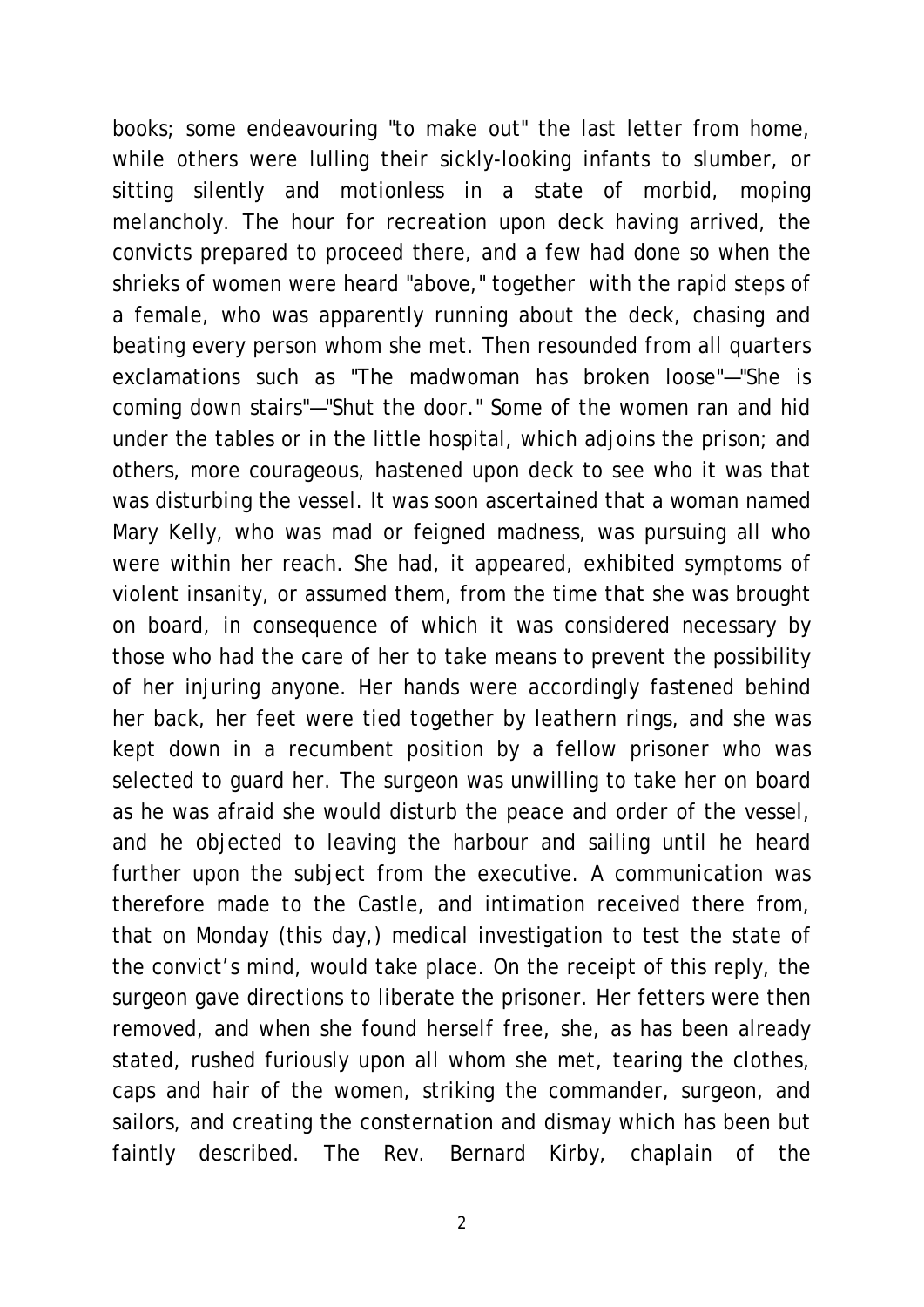Grangegorman depot for female convicts, who paid a visit to the vessel to give his parting and prayerful admonitions to the unfortunate prisoners to conduct themselves peaceably during the voyage, and respectfully for the remainder of their lives, was in the cabin of the commander at this period, and went forward to restrain the infuriated woman. He spoke to her, reasoned with her, and succeeded in bringing her mind to a condition of temporary composure. He then collected the Roman Catholics (upwards of 100 in numbers) into group at each side of the vessel, and prevailed upon Mary Kelly to kneel near him. The scene at this period was very imposing. Here were a number of human beings, varying from ten years old to seventy—the black glossy curls of girlhood, contrasting with the hoary locks of wintry age; the bright beaming eye and rosy cheek of dawning womanhood, with the sunken tearful eye and withered cheek of "three score years and ten" all kneeling to supplicate mercy from an offended God for crimes different in complexion and kind, ascending in the scale of criminality from the felony of a riband to the murder of a husband or a child; and in duration of punishment from seven and ten years, to perpetual transportation. Side by side knelt the miserable creature who poisoned her husband in Kilkenny and she who drowned her infant in Wicklow when driven from the door of her seducer; and near them sported, in happy innocence, unconscious of their degradation unobservant of the misery around them, happy and playful as if they were gathering flowers in the fields, two little girls, the children of the convict mothers. The Rev. Mr. Kirby having gone through a portion of the evening service, usual upon such an occasion, Mary Kelly, being under the impression that an old woman behind her, who was saying her prayers in a very loud tone, had approached too near her, turned round, and with a heavy blow laid the poor penitent prostrate upon the deck. A panic spread through the crowd, several rose from their kneeling positions, and ran towards the forepart of the vessel; in their flight two women fell over wet coil of ropes, which in no small degree disturbed the solemnity of the scene; but the service, notwithstanding this ludicrous episode, was continued to the close. The influence which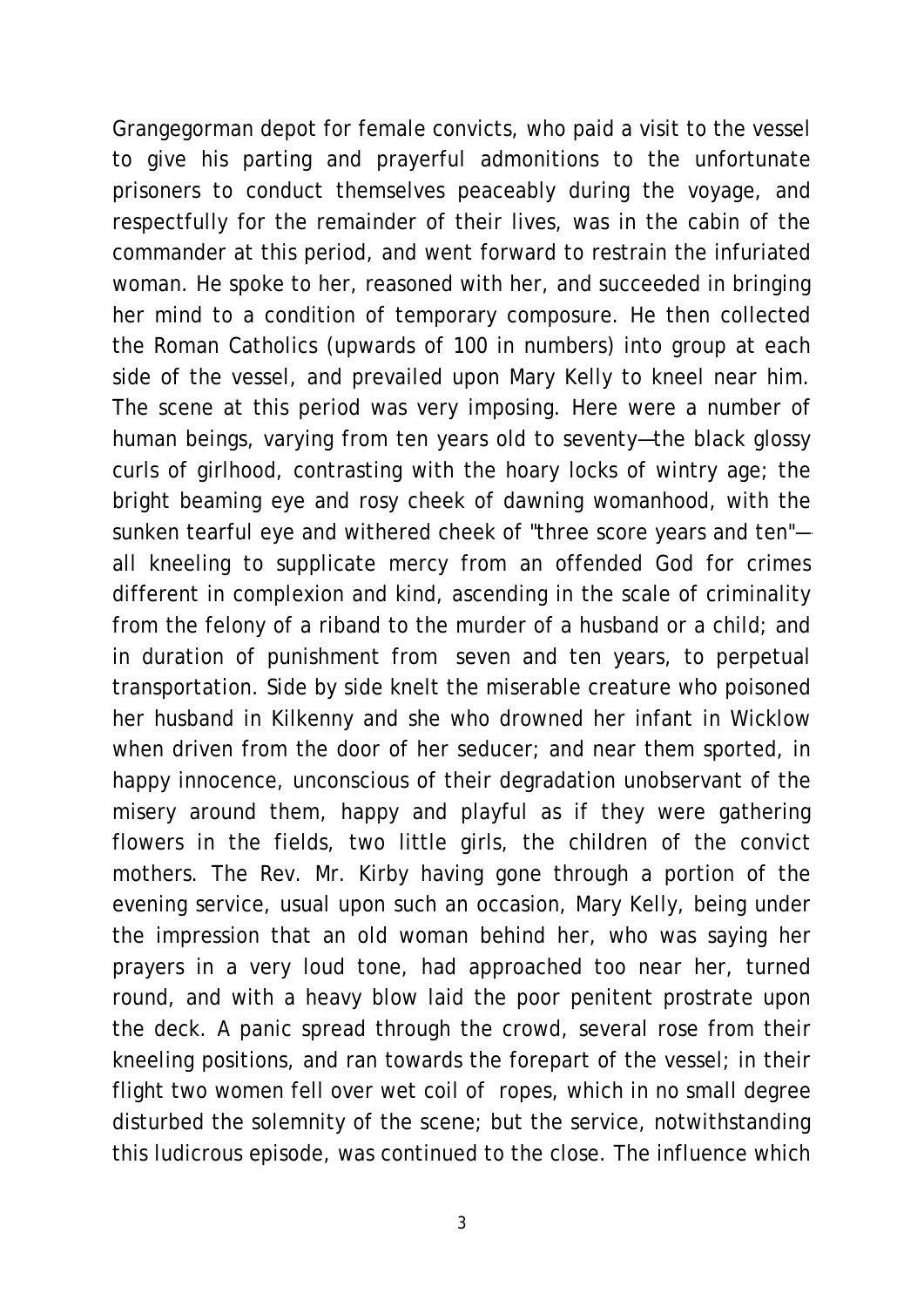religion had over the mind of Mary Kelly was but transient, for she broke out again in a manner equally violent as before, and it became a second time necessary to handcuff her. The authorities of the vessel stated that they never had a better-conducted class of convicts entrusted to their care, or persons more disposed to submit to discipline and observe the regulations, which they had made. The vessel will, it is thought, sail on Monday evening for Van Diemen's Land, where it will in all probability arrive about the month of January next. A plentiful supply of provisions has been laid in, comprising pigs, sheep, and all descriptions of fowl; and this fine vessel, one of the largest, most cleanly, and most expeditious in the service of the government, intended for the transmission of convicts, has been fitted up in every way that could ensure the comfort of those whom it is destined to convey to exile. The convicts will be usefully employed during the voyage in making shirts, stockings, and other articles of clothing. They retire to rest and rise, eat their meals and amuse themselves upon deck at certain hours, the rules in these respects being very rigid. The children who accompany their mothers are left with them till they are two years old; they are then taken from them and educated at the expense of government. The Rev. B. Kirby returned to "Olivemount" at six o'clock. The Rev. Gentleman ran some risk in visiting the vessel, for he had only a day or two recovered from a dangerous fever, in which his life was despaired of by his physicians, and which originated in exposure to cold and over exertion in his untiring labour to support the interests of the benevolent institution which he has founded. The assiduity and the anxiety evinced by Mrs. Rawlins, the matron of the Grangegorman prison, in preparing each convict for the voyage, and seeing that everything was provided for her which necessity required, are beyond all praise. A number of attendants have been appointed from amongst the convicts themselves, the most active and intelligent being selected to wait upon the rest during their meals; and to prevent confusion, all the articles belonging to each convict have been numbered, the number which they bear corresponding with that affixed to a plate worn by

4